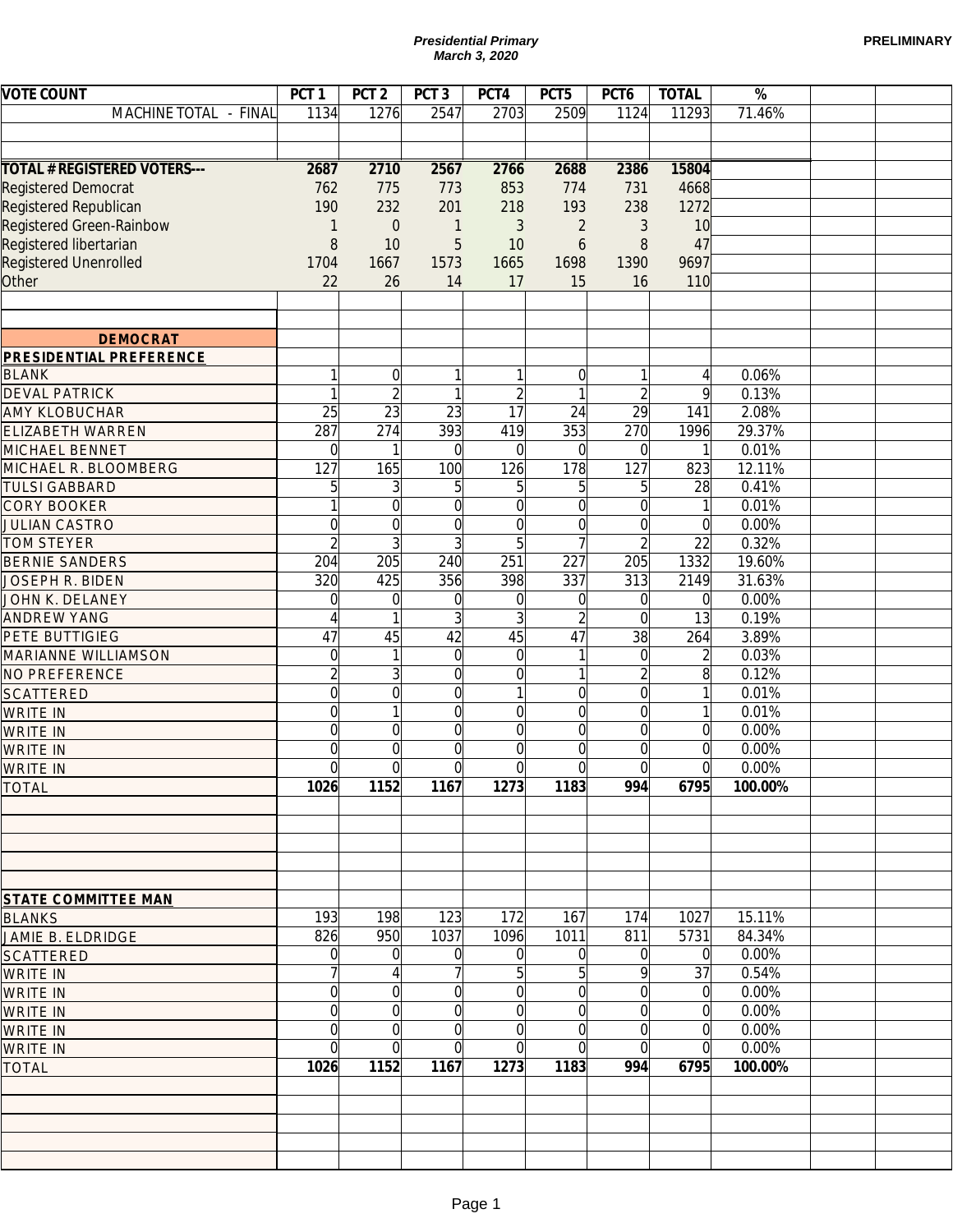| <b>PRELIMINARY</b> |
|--------------------|
|--------------------|

| 311<br>325<br>853<br>946<br>$\Omega$<br>$\Omega$<br>$\overline{3}$<br>$\overline{2}$<br>$\overline{0}$<br>$\overline{0}$<br>$\overline{0}$<br>$\overline{0}$<br>$\overline{0}$<br>$\overline{0}$<br>$\Omega$<br>$\overline{0}$<br>1167<br>1273<br>559<br>615<br>608<br>659<br>649<br>709<br>640<br>702<br>655<br>704<br>629<br>680<br>637<br>709<br>653<br>724<br>624<br>685<br>621<br>681<br>662<br>718<br>625<br>677<br>631<br>691<br>631<br>702<br>650<br>695<br>659<br>726<br>632<br>700 | 302<br>878<br>$\Omega$<br>31<br>$\Omega$<br>$\Omega$<br>$\Omega$<br>$\Omega$<br>1183<br>587<br>596<br>644<br>640<br>647<br>615<br>625<br>645<br>612<br>620<br>657<br>634<br>642<br>663<br>621<br>655<br>652 | 271<br>720<br>$\Omega$<br>3<br>$\Omega$<br>$\Omega$<br>$\Omega$<br>$\Omega$<br>994<br>490<br>504<br>545<br>557<br>551<br>525<br>524<br>538<br>520<br>525<br>555<br>522<br>535<br>526<br>530<br>560 | 1857<br>4922<br>$\Omega$<br>16<br>$\Omega$<br>$\overline{0}$<br>$\overline{0}$<br>$\overline{0}$<br>6795<br>3429<br>3367<br>3623<br>3609<br>3668<br>3485<br>3534<br>3637<br>3468<br>3476<br>3711<br>3492<br>3543<br>3550<br>3544 | 27.33%<br>72.44%<br>0.00%<br>0.24%<br>0.00%<br>0.00%<br>0.00%<br>0.00%<br>100.00%<br>2.84%<br>2.78%<br>3.00%<br>2.98%<br>3.03%<br>2.88%<br>2.92%<br>3.01%<br>2.87%<br>2.87%<br>3.07%<br>2.89%<br>2.93%<br>2.94%<br>2.93% |                |
|----------------------------------------------------------------------------------------------------------------------------------------------------------------------------------------------------------------------------------------------------------------------------------------------------------------------------------------------------------------------------------------------------------------------------------------------------------------------------------------------|-------------------------------------------------------------------------------------------------------------------------------------------------------------------------------------------------------------|----------------------------------------------------------------------------------------------------------------------------------------------------------------------------------------------------|----------------------------------------------------------------------------------------------------------------------------------------------------------------------------------------------------------------------------------|--------------------------------------------------------------------------------------------------------------------------------------------------------------------------------------------------------------------------|----------------|
|                                                                                                                                                                                                                                                                                                                                                                                                                                                                                              |                                                                                                                                                                                                             |                                                                                                                                                                                                    |                                                                                                                                                                                                                                  |                                                                                                                                                                                                                          |                |
|                                                                                                                                                                                                                                                                                                                                                                                                                                                                                              |                                                                                                                                                                                                             |                                                                                                                                                                                                    |                                                                                                                                                                                                                                  |                                                                                                                                                                                                                          |                |
|                                                                                                                                                                                                                                                                                                                                                                                                                                                                                              |                                                                                                                                                                                                             |                                                                                                                                                                                                    |                                                                                                                                                                                                                                  |                                                                                                                                                                                                                          |                |
|                                                                                                                                                                                                                                                                                                                                                                                                                                                                                              |                                                                                                                                                                                                             |                                                                                                                                                                                                    |                                                                                                                                                                                                                                  |                                                                                                                                                                                                                          |                |
|                                                                                                                                                                                                                                                                                                                                                                                                                                                                                              |                                                                                                                                                                                                             |                                                                                                                                                                                                    |                                                                                                                                                                                                                                  |                                                                                                                                                                                                                          |                |
|                                                                                                                                                                                                                                                                                                                                                                                                                                                                                              |                                                                                                                                                                                                             |                                                                                                                                                                                                    |                                                                                                                                                                                                                                  |                                                                                                                                                                                                                          |                |
|                                                                                                                                                                                                                                                                                                                                                                                                                                                                                              |                                                                                                                                                                                                             |                                                                                                                                                                                                    |                                                                                                                                                                                                                                  |                                                                                                                                                                                                                          |                |
|                                                                                                                                                                                                                                                                                                                                                                                                                                                                                              |                                                                                                                                                                                                             |                                                                                                                                                                                                    |                                                                                                                                                                                                                                  |                                                                                                                                                                                                                          |                |
|                                                                                                                                                                                                                                                                                                                                                                                                                                                                                              |                                                                                                                                                                                                             |                                                                                                                                                                                                    |                                                                                                                                                                                                                                  |                                                                                                                                                                                                                          |                |
|                                                                                                                                                                                                                                                                                                                                                                                                                                                                                              |                                                                                                                                                                                                             |                                                                                                                                                                                                    |                                                                                                                                                                                                                                  |                                                                                                                                                                                                                          |                |
|                                                                                                                                                                                                                                                                                                                                                                                                                                                                                              |                                                                                                                                                                                                             |                                                                                                                                                                                                    |                                                                                                                                                                                                                                  |                                                                                                                                                                                                                          |                |
|                                                                                                                                                                                                                                                                                                                                                                                                                                                                                              |                                                                                                                                                                                                             |                                                                                                                                                                                                    |                                                                                                                                                                                                                                  |                                                                                                                                                                                                                          |                |
|                                                                                                                                                                                                                                                                                                                                                                                                                                                                                              |                                                                                                                                                                                                             |                                                                                                                                                                                                    |                                                                                                                                                                                                                                  |                                                                                                                                                                                                                          |                |
|                                                                                                                                                                                                                                                                                                                                                                                                                                                                                              |                                                                                                                                                                                                             |                                                                                                                                                                                                    |                                                                                                                                                                                                                                  |                                                                                                                                                                                                                          |                |
|                                                                                                                                                                                                                                                                                                                                                                                                                                                                                              |                                                                                                                                                                                                             |                                                                                                                                                                                                    |                                                                                                                                                                                                                                  |                                                                                                                                                                                                                          |                |
|                                                                                                                                                                                                                                                                                                                                                                                                                                                                                              |                                                                                                                                                                                                             |                                                                                                                                                                                                    |                                                                                                                                                                                                                                  |                                                                                                                                                                                                                          |                |
|                                                                                                                                                                                                                                                                                                                                                                                                                                                                                              |                                                                                                                                                                                                             |                                                                                                                                                                                                    |                                                                                                                                                                                                                                  |                                                                                                                                                                                                                          |                |
|                                                                                                                                                                                                                                                                                                                                                                                                                                                                                              |                                                                                                                                                                                                             |                                                                                                                                                                                                    |                                                                                                                                                                                                                                  |                                                                                                                                                                                                                          |                |
|                                                                                                                                                                                                                                                                                                                                                                                                                                                                                              |                                                                                                                                                                                                             |                                                                                                                                                                                                    |                                                                                                                                                                                                                                  |                                                                                                                                                                                                                          |                |
|                                                                                                                                                                                                                                                                                                                                                                                                                                                                                              |                                                                                                                                                                                                             |                                                                                                                                                                                                    |                                                                                                                                                                                                                                  |                                                                                                                                                                                                                          |                |
|                                                                                                                                                                                                                                                                                                                                                                                                                                                                                              |                                                                                                                                                                                                             |                                                                                                                                                                                                    |                                                                                                                                                                                                                                  |                                                                                                                                                                                                                          |                |
|                                                                                                                                                                                                                                                                                                                                                                                                                                                                                              |                                                                                                                                                                                                             |                                                                                                                                                                                                    |                                                                                                                                                                                                                                  |                                                                                                                                                                                                                          |                |
|                                                                                                                                                                                                                                                                                                                                                                                                                                                                                              |                                                                                                                                                                                                             |                                                                                                                                                                                                    |                                                                                                                                                                                                                                  |                                                                                                                                                                                                                          |                |
|                                                                                                                                                                                                                                                                                                                                                                                                                                                                                              |                                                                                                                                                                                                             |                                                                                                                                                                                                    |                                                                                                                                                                                                                                  |                                                                                                                                                                                                                          |                |
|                                                                                                                                                                                                                                                                                                                                                                                                                                                                                              |                                                                                                                                                                                                             |                                                                                                                                                                                                    |                                                                                                                                                                                                                                  |                                                                                                                                                                                                                          |                |
|                                                                                                                                                                                                                                                                                                                                                                                                                                                                                              |                                                                                                                                                                                                             |                                                                                                                                                                                                    |                                                                                                                                                                                                                                  |                                                                                                                                                                                                                          |                |
|                                                                                                                                                                                                                                                                                                                                                                                                                                                                                              |                                                                                                                                                                                                             |                                                                                                                                                                                                    |                                                                                                                                                                                                                                  |                                                                                                                                                                                                                          |                |
|                                                                                                                                                                                                                                                                                                                                                                                                                                                                                              |                                                                                                                                                                                                             |                                                                                                                                                                                                    | 3735                                                                                                                                                                                                                             | 3.09%                                                                                                                                                                                                                    |                |
|                                                                                                                                                                                                                                                                                                                                                                                                                                                                                              |                                                                                                                                                                                                             | 528                                                                                                                                                                                                | 3563                                                                                                                                                                                                                             | 2.95%                                                                                                                                                                                                                    |                |
| 651<br>706                                                                                                                                                                                                                                                                                                                                                                                                                                                                                   | 660                                                                                                                                                                                                         | 537                                                                                                                                                                                                | 3616                                                                                                                                                                                                                             | 2.99%                                                                                                                                                                                                                    |                |
| 639<br>691                                                                                                                                                                                                                                                                                                                                                                                                                                                                                   | 624                                                                                                                                                                                                         | 528                                                                                                                                                                                                | 3534                                                                                                                                                                                                                             | 2.92%                                                                                                                                                                                                                    |                |
| 724<br>644                                                                                                                                                                                                                                                                                                                                                                                                                                                                                   | 627                                                                                                                                                                                                         | 530                                                                                                                                                                                                | 3582                                                                                                                                                                                                                             | 2.96%                                                                                                                                                                                                                    |                |
| 663<br>712                                                                                                                                                                                                                                                                                                                                                                                                                                                                                   | 645                                                                                                                                                                                                         | 540                                                                                                                                                                                                | 3619                                                                                                                                                                                                                             | 2.99%                                                                                                                                                                                                                    |                |
| 623<br>681                                                                                                                                                                                                                                                                                                                                                                                                                                                                                   | 630                                                                                                                                                                                                         | 524                                                                                                                                                                                                | 3487                                                                                                                                                                                                                             | 2.88%                                                                                                                                                                                                                    |                |
| 628<br>684                                                                                                                                                                                                                                                                                                                                                                                                                                                                                   | 632                                                                                                                                                                                                         | 535                                                                                                                                                                                                | 3541                                                                                                                                                                                                                             | 2.93%                                                                                                                                                                                                                    |                |
| 632<br>683                                                                                                                                                                                                                                                                                                                                                                                                                                                                                   | 635                                                                                                                                                                                                         | 528                                                                                                                                                                                                | 3520                                                                                                                                                                                                                             | 2.91%                                                                                                                                                                                                                    |                |
| 623<br>677                                                                                                                                                                                                                                                                                                                                                                                                                                                                                   | 621                                                                                                                                                                                                         | 516                                                                                                                                                                                                | 3459                                                                                                                                                                                                                             | 2.86%                                                                                                                                                                                                                    |                |
|                                                                                                                                                                                                                                                                                                                                                                                                                                                                                              |                                                                                                                                                                                                             | 518                                                                                                                                                                                                | 3467                                                                                                                                                                                                                             | 2.87%                                                                                                                                                                                                                    |                |
|                                                                                                                                                                                                                                                                                                                                                                                                                                                                                              |                                                                                                                                                                                                             | 562                                                                                                                                                                                                | 3717                                                                                                                                                                                                                             | 3.07%                                                                                                                                                                                                                    |                |
|                                                                                                                                                                                                                                                                                                                                                                                                                                                                                              |                                                                                                                                                                                                             | 541                                                                                                                                                                                                | 3636                                                                                                                                                                                                                             | 3.01%                                                                                                                                                                                                                    |                |
|                                                                                                                                                                                                                                                                                                                                                                                                                                                                                              |                                                                                                                                                                                                             | 531                                                                                                                                                                                                | 3579                                                                                                                                                                                                                             | 2.96%                                                                                                                                                                                                                    |                |
|                                                                                                                                                                                                                                                                                                                                                                                                                                                                                              |                                                                                                                                                                                                             | 520                                                                                                                                                                                                | 3498                                                                                                                                                                                                                             | 2.89%                                                                                                                                                                                                                    |                |
|                                                                                                                                                                                                                                                                                                                                                                                                                                                                                              |                                                                                                                                                                                                             | 529                                                                                                                                                                                                | 3563                                                                                                                                                                                                                             | 2.95%                                                                                                                                                                                                                    |                |
|                                                                                                                                                                                                                                                                                                                                                                                                                                                                                              |                                                                                                                                                                                                             | 538                                                                                                                                                                                                | 3555                                                                                                                                                                                                                             | 2.94%                                                                                                                                                                                                                    |                |
|                                                                                                                                                                                                                                                                                                                                                                                                                                                                                              |                                                                                                                                                                                                             |                                                                                                                                                                                                    |                                                                                                                                                                                                                                  |                                                                                                                                                                                                                          |                |
|                                                                                                                                                                                                                                                                                                                                                                                                                                                                                              |                                                                                                                                                                                                             |                                                                                                                                                                                                    | 3484                                                                                                                                                                                                                             |                                                                                                                                                                                                                          |                |
| 0                                                                                                                                                                                                                                                                                                                                                                                                                                                                                            |                                                                                                                                                                                                             | $\Omega$                                                                                                                                                                                           | $\Omega$                                                                                                                                                                                                                         | 0.00%                                                                                                                                                                                                                    |                |
| 7                                                                                                                                                                                                                                                                                                                                                                                                                                                                                            |                                                                                                                                                                                                             | 6                                                                                                                                                                                                  | 36                                                                                                                                                                                                                               | 0.03%                                                                                                                                                                                                                    |                |
| 0                                                                                                                                                                                                                                                                                                                                                                                                                                                                                            |                                                                                                                                                                                                             | $\Omega$                                                                                                                                                                                           | $\Omega$                                                                                                                                                                                                                         | 0.00%                                                                                                                                                                                                                    |                |
| 0                                                                                                                                                                                                                                                                                                                                                                                                                                                                                            |                                                                                                                                                                                                             | $\Omega$                                                                                                                                                                                           | $\overline{0}$                                                                                                                                                                                                                   | 0.00%                                                                                                                                                                                                                    |                |
| 0                                                                                                                                                                                                                                                                                                                                                                                                                                                                                            |                                                                                                                                                                                                             | $\Omega$                                                                                                                                                                                           | $\overline{0}$                                                                                                                                                                                                                   | 0.00%                                                                                                                                                                                                                    |                |
| $\Omega$                                                                                                                                                                                                                                                                                                                                                                                                                                                                                     |                                                                                                                                                                                                             | $\Omega$                                                                                                                                                                                           | $\Omega$                                                                                                                                                                                                                         | 0.00%                                                                                                                                                                                                                    |                |
|                                                                                                                                                                                                                                                                                                                                                                                                                                                                                              |                                                                                                                                                                                                             | 18074                                                                                                                                                                                              | 120936                                                                                                                                                                                                                           | 100.00%                                                                                                                                                                                                                  |                |
|                                                                                                                                                                                                                                                                                                                                                                                                                                                                                              | 619<br>681<br>663<br>633<br>652<br>645<br>647<br>646<br>642<br>21703                                                                                                                                        | 674<br>729<br>728<br>722<br>689<br>691<br>695<br>704<br>677<br>$\Omega$<br>8<br>$\overline{0}$<br>$\overline{0}$<br>$\Omega$<br>$\Omega$<br>23652                                                  | 610<br>656<br>646<br>636<br>614<br>627<br>635<br>642<br>533<br>615<br>523<br>$\Omega$<br>8 <sup>1</sup><br>$\Omega$<br>$\Omega$<br>$\Omega$<br>$\Omega$<br>21518                                                                 | 3609                                                                                                                                                                                                                     | 2.98%<br>2.88% |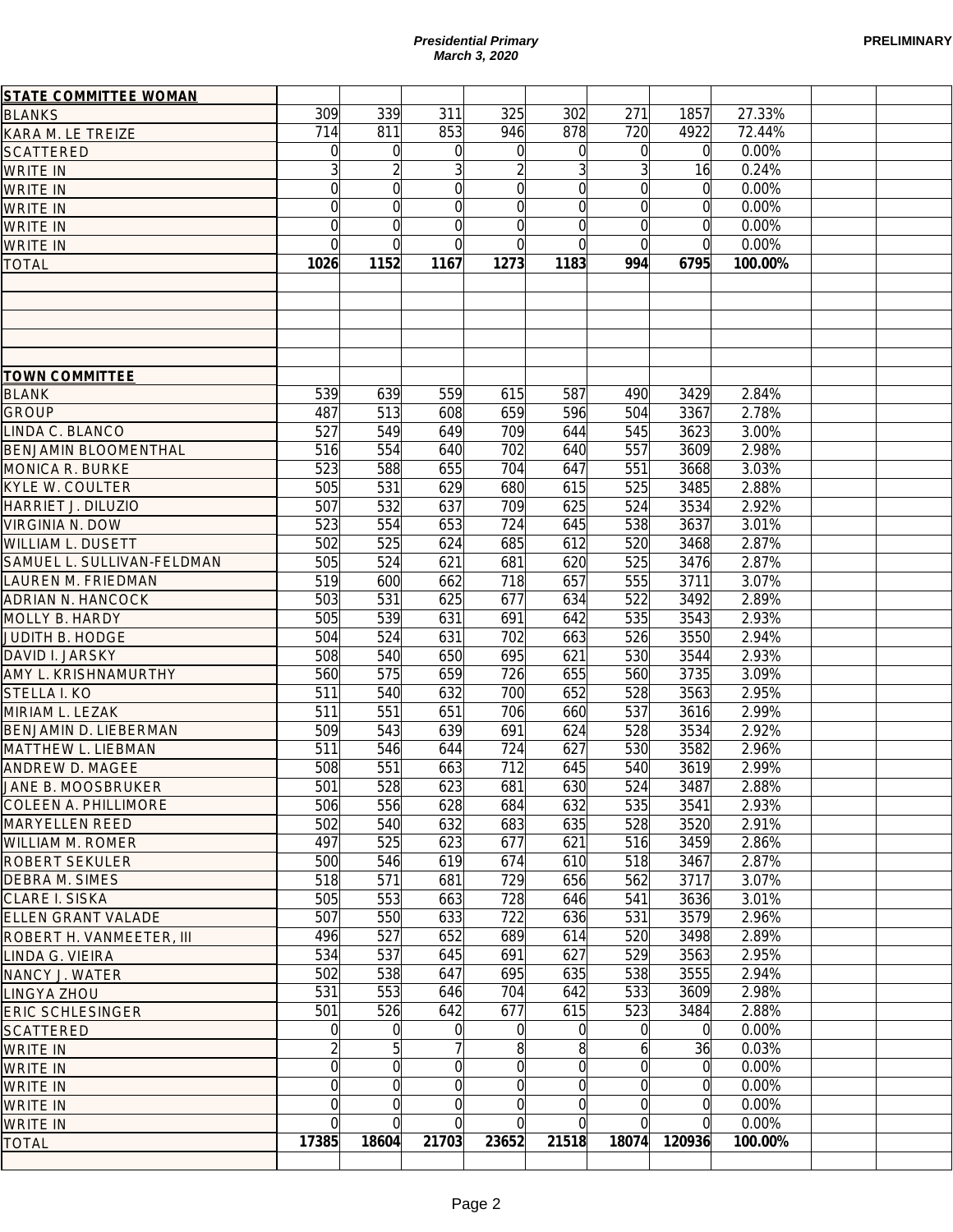| <b>PRELIMINARY</b> |  |
|--------------------|--|
|--------------------|--|

|                                    |                                  |                                  |                                  | <b>Presidential Primary</b><br>March 3, 2020 |                            |                                  |                            |                | <b>PRELIMINARY</b> |
|------------------------------------|----------------------------------|----------------------------------|----------------------------------|----------------------------------------------|----------------------------|----------------------------------|----------------------------|----------------|--------------------|
|                                    |                                  |                                  |                                  |                                              |                            |                                  |                            |                |                    |
|                                    |                                  |                                  |                                  |                                              |                            |                                  |                            |                |                    |
|                                    |                                  |                                  |                                  |                                              |                            |                                  |                            |                |                    |
| <b>REPUBLICAN</b>                  |                                  |                                  |                                  |                                              |                            |                                  |                            |                |                    |
| <b>PRESIDENTIAL PREFERENCE</b>     |                                  |                                  |                                  |                                              |                            |                                  |                            |                |                    |
| <b>BLANK</b>                       | $\overline{2}$                   | $\overline{c}$                   | 1                                |                                              | $\Omega$                   | $\overline{0}$                   | $\overline{6}$             | 0.86%          |                    |
| WILLIAM F. WELD                    | $\overline{13}$                  | $\overline{21}$                  | 23                               | 27                                           | 23                         | 30                               | 137                        | 19.68%         |                    |
| <b>JOE WALSH</b>                   | $\overline{2}$                   | $\overline{2}$                   | $\overline{2}$                   | $\Omega$                                     | 5                          | $\mathbf{1}$                     | 12                         | 1.72%          |                    |
| DONALD J. TRUMP                    | 79                               | 96                               | 92                               | 81                                           | 74                         | 92                               | 514                        | 73.85%         |                    |
| ROQUE 'ROCKY' DE LA FUENTA         | $\mathbf{1}$                     | $\overline{0}$                   | $\mathbf 0$                      | $\Omega$                                     | $\Omega$                   | $\overline{0}$                   | 1                          | 0.14%          |                    |
| NO PREFERENCE                      | $\overline{5}$                   | 1                                | $\overline{3}$                   | $\overline{2}$                               | $\overline{2}$             | $\overline{3}$                   | 16                         | 2.30%          |                    |
| <b>SCATTERED</b>                   | $\overline{0}$                   | $\overline{0}$                   | $\overline{0}$                   | $\overline{0}$                               | $\Omega$                   | $\overline{0}$                   | $\Omega$                   | 0.00%          |                    |
| <b>WRITE IN</b>                    | $\overline{2}$<br>$\overline{0}$ | $\overline{0}$<br>$\overline{0}$ | $\overline{3}$<br>$\overline{0}$ | $\Omega$<br>$\Omega$                         | $\overline{3}$<br>$\Omega$ | $\overline{2}$<br>$\overline{0}$ | 10                         | 1.44%<br>0.00% |                    |
| <b>WRITE IN</b>                    | $\overline{0}$                   | $\overline{0}$                   | $\overline{0}$                   | $\Omega$                                     | $\Omega$                   | $\overline{0}$                   | 0<br>$\mathbf 0$           | 0.00%          |                    |
| <b>WRITE IN</b><br><b>WRITE IN</b> | $\overline{0}$                   | $\overline{0}$                   | $\overline{0}$                   | $\Omega$                                     | $\Omega$                   | $\overline{0}$                   | $\mathbf 0$                | 0.00%          |                    |
| <b>WRITE IN</b>                    | $\overline{0}$                   | $\overline{0}$                   | $\Omega$                         | $\Omega$                                     | $\Omega$                   | $\overline{0}$                   | 0                          | 0.00%          |                    |
| <b>WRITE IN</b>                    | $\overline{0}$                   | $\overline{0}$                   | $\Omega$                         | 0                                            | $\Omega$                   | $\overline{0}$                   | $\Omega$                   | 0.00%          |                    |
| <b>TOTAL</b>                       | 104                              | 122                              | 124                              | 111                                          | 107                        | 128                              | 696                        | 100.00%        |                    |
|                                    |                                  |                                  |                                  |                                              |                            |                                  |                            |                |                    |
|                                    |                                  |                                  |                                  |                                              |                            |                                  |                            |                |                    |
|                                    |                                  |                                  |                                  |                                              |                            |                                  |                            |                |                    |
|                                    |                                  |                                  |                                  |                                              |                            |                                  |                            |                |                    |
|                                    |                                  |                                  |                                  |                                              |                            |                                  |                            |                |                    |
| <b>STATE COMMITTEE MAN</b>         |                                  |                                  |                                  |                                              |                            |                                  |                            |                |                    |
| <b>BLANKS</b>                      | 17                               | 12                               | 11                               | 14                                           | 11                         | 12                               | 77                         | 11.06%         |                    |
| <b>BRIAN P. BURKE</b>              | 25                               | 39                               | 45                               | 34                                           | 26                         | 42                               | 211                        | 30.32%         |                    |
| <b>DEAN CAVARETTA</b>              | 35                               | 55                               | 45                               | 51                                           | 48                         | 53                               | 287                        | 41.24%         |                    |
| PAUL R. FERRO                      | 26                               | 16                               | 21                               | 12                                           | 21                         | 21                               | 117                        | 16.81%         |                    |
| <b>SCATTERED</b>                   | $\overline{0}$                   | $\overline{0}$                   | $\mathbf 0$                      | $\Omega$                                     | $\Omega$                   | $\overline{0}$                   | 0                          | 0.00%          |                    |
| <b>WRITE IN</b>                    | $\mathbf{1}$                     | $\overline{0}$                   | $\overline{2}$                   | $\Omega$<br>$\Omega$                         |                            | $\overline{0}$                   | 4                          | 0.57%          |                    |
| <b>WRITE IN</b>                    | $\overline{0}$<br>$\overline{0}$ | $\overline{0}$<br>$\mathbf 0$    | $\overline{0}$<br>$\overline{0}$ | 0                                            | $\Omega$<br>$\Omega$       | $\overline{0}$<br>$\overline{0}$ | $\Omega$<br>$\Omega$       | 0.00%<br>0.00% |                    |
| <b>WRITE IN</b><br><b>WRITE IN</b> | $\Omega$                         | $\Omega$                         | $\Omega$                         | $\Omega$                                     | $\Omega$                   | $\Omega$                         | $\Omega$                   | 0.00%          |                    |
| <b>WRITE IN</b>                    | $\overline{0}$                   | $\overline{0}$                   | $\overline{0}$                   | $\overline{0}$                               | $\overline{0}$             | $\overline{0}$                   | $\overline{0}$             | 0.00%          |                    |
| <b>WRITE IN</b>                    | $\overline{0}$                   | $\overline{0}$                   | $\Omega$                         | $\Omega$                                     | $\Omega$                   | $\Omega$                         | $\Omega$                   | 0.00%          |                    |
| <b>TOTAL</b>                       | 104                              | 122                              | 124                              | 111                                          | 107                        | 128                              | 696                        | 100.00%        |                    |
|                                    |                                  |                                  |                                  |                                              |                            |                                  |                            |                |                    |
|                                    |                                  |                                  |                                  |                                              |                            |                                  |                            |                |                    |
|                                    |                                  |                                  |                                  |                                              |                            |                                  |                            |                |                    |
|                                    |                                  |                                  |                                  |                                              |                            |                                  |                            |                |                    |
|                                    |                                  |                                  |                                  |                                              |                            |                                  |                            |                |                    |
|                                    |                                  |                                  |                                  |                                              |                            |                                  |                            |                |                    |
| <b>STATE COMMITTEE WOMAN</b>       |                                  |                                  |                                  |                                              |                            |                                  |                            |                |                    |
| <b>BLANKS</b>                      | 22                               | 18                               | 14                               | 17                                           | 11                         | 20                               | 102                        | 14.66%         |                    |
| CHRISTINE M. CASEBOLT              | 45                               | 69                               | 74                               | 58                                           | 53                         | 59                               | 358                        | 51.44%         |                    |
| <b>SUSAN DUNNELL</b>               | 35                               | 35                               | 36                               | 36                                           | 42                         | 47                               | 231                        | 33.19%         |                    |
| <b>SCATTERED</b>                   | $\overline{0}$<br>$\overline{2}$ | $\overline{0}$<br>$\overline{0}$ | $\Omega$<br>$\Omega$             | $\Omega$<br>$\Omega$                         | $\Omega$                   | $\overline{0}$<br>$\overline{2}$ | $\Omega$<br>5 <sup>1</sup> | 0.00%<br>0.72% |                    |
| <b>WRITE IN</b>                    | $\overline{0}$                   | $\Omega$                         | $\overline{0}$                   | $\Omega$                                     | $\Omega$                   | $\overline{0}$                   | $\Omega$                   | 0.00%          |                    |
| <b>WRITE IN</b><br><b>WRITE IN</b> | $\overline{0}$                   | $\Omega$                         | $\overline{0}$                   | $\Omega$                                     | $\Omega$                   | $\overline{0}$                   | $\Omega$                   | 0.00%          |                    |
| <b>WRITE IN</b>                    | $\overline{0}$                   | $\Omega$                         | $\Omega$                         | $\Omega$                                     | $\Omega$                   | $\overline{0}$                   | $\Omega$                   | 0.00%          |                    |
| <b>WRITE IN</b>                    | $\overline{0}$                   | $\Omega$                         | $\Omega$                         | $\Omega$                                     | $\Omega$                   | $\overline{0}$                   | $\Omega$                   | 0.00%          |                    |
| <b>TOTAL</b>                       | 104                              | 122                              | 124                              | 111                                          | 107                        | 128                              | 696                        | 100.00%        |                    |
|                                    |                                  |                                  |                                  |                                              |                            |                                  |                            |                |                    |
|                                    |                                  |                                  |                                  |                                              |                            |                                  |                            |                |                    |
|                                    |                                  |                                  |                                  |                                              |                            |                                  |                            |                |                    |
|                                    |                                  |                                  |                                  |                                              |                            |                                  |                            |                |                    |
|                                    |                                  |                                  | Page 3                           |                                              |                            |                                  |                            |                |                    |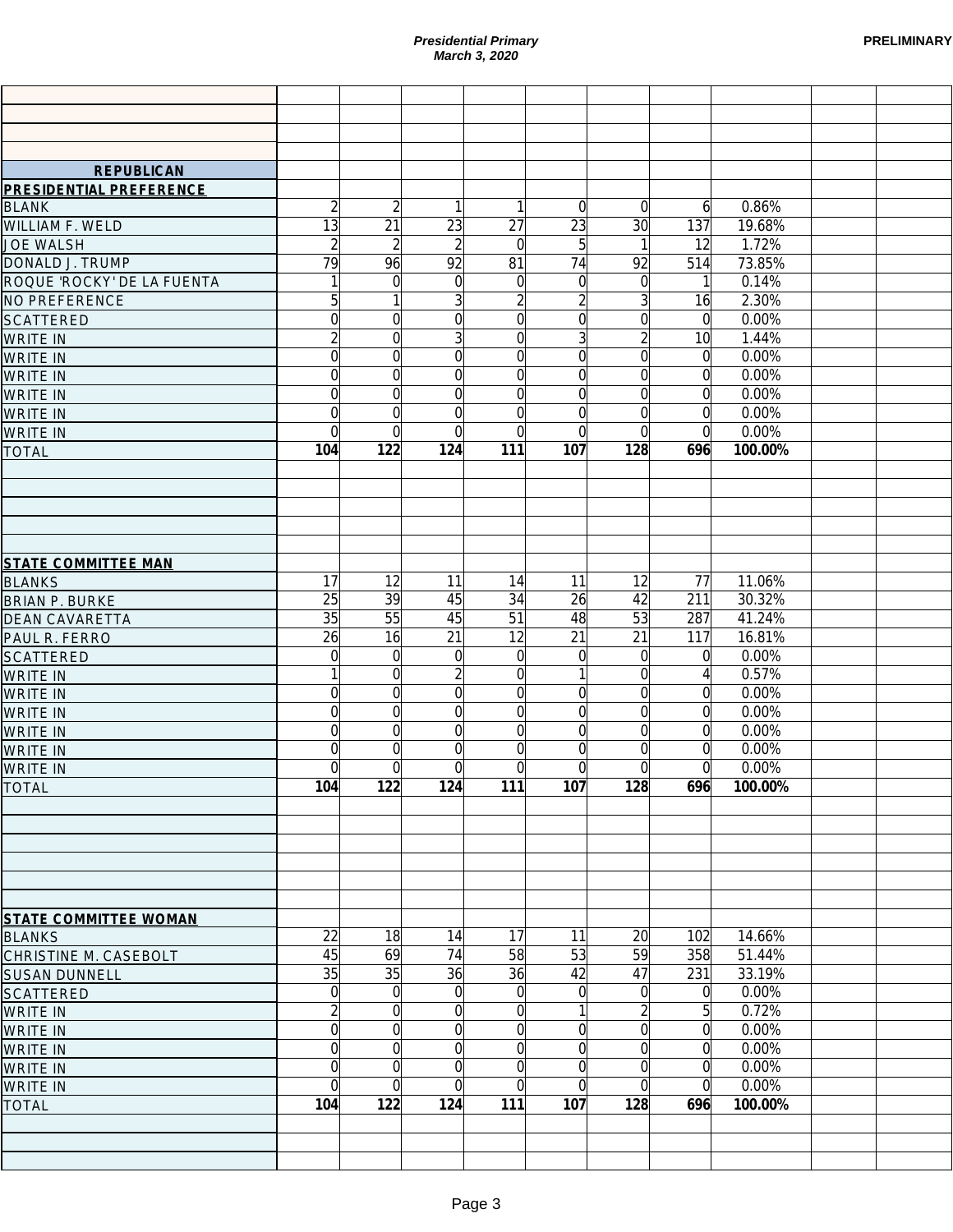|                                |                  |                            |                 | <b>Presidential Primary</b><br>March 3, 2020 |                |                      |                            |         | <b>PRELIMINARY</b> |
|--------------------------------|------------------|----------------------------|-----------------|----------------------------------------------|----------------|----------------------|----------------------------|---------|--------------------|
|                                |                  |                            |                 |                                              |                |                      |                            |         |                    |
| <b>TOWN COMMITTEE</b>          |                  |                            |                 |                                              |                |                      |                            |         |                    |
| <b>BLANK</b>                   | 54               | 57                         | 54              | 48                                           | 49             | 69                   | 331                        | 6.49%   |                    |
| <b>GROUP</b>                   | 50               | 65                         | $\overline{70}$ | 63                                           | 58             | 59                   | 365                        | 7.16%   |                    |
| DAVID H. LUNGER                | 58               | 72                         | $\overline{81}$ | 70                                           | 60             | 67                   | 408                        | 8.00%   |                    |
| <b>WILLIAM S. BEEBEE</b>       | 55               | 69                         | $\overline{76}$ | 66                                           | 63             | 63                   | 392                        | 7.68%   |                    |
| JOHN A. NORTON                 | 56               | 70                         | 80              | 66                                           | 62             | 67                   | 401                        | 7.86%   |                    |
| <b>MARY FARLEY</b>             | 53               | 67                         | $\overline{77}$ | 70                                           | 63             | 66                   | 396                        | 7.76%   |                    |
| <b>MARY ANNE SEWARD</b>        | 53               | 72                         | 79              | 70                                           | 67             | 72                   | 413                        | 8.10%   |                    |
| MICHAEL F. MAJORS              | 54               | 73                         | $\overline{77}$ | 66                                           | 62             | 63                   | 395                        | 7.74%   |                    |
| THOMAS P. BEALS                | 55               | 68                         | 76              | 67                                           | 61             | 62                   | 389                        | 7.63%   |                    |
| SHIRLEY A. BEEBEE              | 54               | 68                         | 75              | 68                                           | 63             | 62                   | 390                        | 7.65%   |                    |
| <b>KRISTEN J. PATRIA</b>       | 52               | 65                         | $\overline{75}$ | 67                                           | 61             | 62                   | 382                        | 7.49%   |                    |
| <b>ANPING LIU</b>              | 55               | 67                         | 75              | 66                                           | 61             | 63                   | 387                        | 7.59%   |                    |
| JAMES D. CONBOY                | 54               | 67                         | 78              | 66                                           | 66             | 64                   | 395                        | 7.74%   |                    |
| <b>SCATTERED</b>               | $\overline{0}$   | $\overline{0}$             | $\Omega$        | $\mathbf 0$                                  | $\Omega$       | $\overline{0}$       | $\Omega$                   | 0.00%   |                    |
| <b>WRITE IN</b>                | $\left 4\right $ | 1                          | 46              | 1                                            | $\overline{2}$ | $\overline{3}$       | 57                         | 1.12%   |                    |
| <b>WRITE IN</b>                | $\overline{0}$   | $\overline{0}$             | $\mathbf 0$     | $\overline{0}$                               | $\Omega$       | $\Omega$             | $\overline{0}$             | 0.00%   |                    |
| <b>WRITE IN</b>                | $\overline{0}$   | $\overline{0}$             | $\overline{0}$  | $\overline{0}$                               | $\Omega$       | $\Omega$             | $\overline{0}$             | 0.00%   |                    |
| <b>WRITE IN</b>                | $\overline{0}$   | $\overline{0}$             | $\overline{0}$  | $\overline{0}$                               | $\Omega$       | $\Omega$             | $\overline{0}$             | 0.00%   |                    |
| <b>WRITE IN</b>                | $\overline{0}$   | $\overline{0}$             | $\overline{0}$  | $\overline{0}$                               | $\Omega$       | $\Omega$             | $\overline{0}$             | 0.00%   |                    |
| <b>WRITE IN</b>                | $\overline{0}$   | $\overline{0}$             | $\overline{0}$  | $\overline{0}$                               | $\Omega$       | $\Omega$             | $\overline{0}$             | 0.00%   |                    |
| <b>WRITE IN</b>                | $\overline{0}$   | $\overline{0}$             | $\overline{0}$  | $\overline{0}$                               | $\Omega$       | $\Omega$             | $\overline{0}$             | 0.00%   |                    |
| <b>WRITE IN</b>                | $\overline{0}$   | $\overline{0}$             | $\overline{0}$  | $\overline{0}$                               | $\Omega$       | $\Omega$             | $\overline{0}$             | 0.00%   |                    |
| <b>WRITE IN</b>                | $\overline{0}$   | $\overline{0}$             | $\overline{0}$  | $\overline{0}$                               | $\Omega$       | $\Omega$             | $\overline{0}$             | 0.00%   |                    |
| <b>WRITE IN</b>                | $\overline{0}$   | $\overline{0}$             | $\overline{0}$  | $\overline{0}$                               | $\Omega$       | $\Omega$             | $\Omega$                   | 0.00%   |                    |
| <b>WRITE IN</b>                | $\overline{0}$   | $\overline{0}$             | $\overline{0}$  | $\Omega$                                     | $\Omega$       | $\Omega$             | $\overline{0}$             | 0.00%   |                    |
| <b>WRITE IN</b>                | $\overline{0}$   | $\overline{0}$             | $\overline{0}$  | $\Omega$                                     | $\Omega$       | $\Omega$             | $\overline{0}$             | 0.00%   |                    |
| <b>WRITE IN</b>                | $\overline{0}$   | $\overline{0}$             | $\overline{0}$  | $\Omega$                                     | $\Omega$       | $\Omega$             | $\overline{0}$             | 0.00%   |                    |
| <b>WRITE IN</b>                | $\overline{0}$   | $\overline{0}$             | $\overline{0}$  | $\overline{0}$                               | $\Omega$       | $\Omega$             | $\overline{0}$             | 0.00%   |                    |
| <b>WRITE IN</b>                | $\overline{0}$   | $\overline{0}$             | $\overline{0}$  | $\overline{0}$                               | $\Omega$       | $\Omega$             | $\overline{0}$             | 0.00%   |                    |
| <b>WRITE IN</b>                | $\overline{0}$   | $\overline{0}$             | $\overline{0}$  | $\Omega$                                     | $\Omega$       | $\Omega$             |                            | 0.00%   |                    |
| <b>WRITE IN</b>                | $\overline{0}$   |                            |                 |                                              |                |                      | $\overline{0}$             |         |                    |
| <b>WRITE IN</b>                | $\Omega$         | $\overline{0}$<br>$\Omega$ | 0<br>$\Omega$   | 0<br>$\Omega$                                | 0<br>Ωl        | $\Omega$<br>$\Omega$ | $\overline{0}$<br>$\Omega$ | 0.00%   |                    |
|                                |                  |                            |                 |                                              |                |                      |                            | 0.00%   |                    |
| <b>WRITE IN</b>                | $\overline{0}$   | $\overline{0}$             | $\overline{0}$  | $\overline{0}$                               | $\overline{0}$ | $\overline{0}$       | $\mathbf 0$                | 0.00%   |                    |
| <b>WRITE IN</b>                | $\overline{0}$   | $\overline{0}$             | $\overline{0}$  | $\Omega$                                     | 0              | $\Omega$             | $\overline{0}$             | 0.00%   |                    |
| <b>WRITE IN</b>                | $\overline{0}$   | $\overline{0}$             | $\overline{0}$  | $\overline{0}$                               | $\overline{0}$ | $\overline{0}$       | $\overline{0}$             | 0.00%   |                    |
| <b>WRITE IN</b>                | $\overline{0}$   | $\overline{0}$             | $\overline{0}$  | $\overline{0}$                               | $\Omega$       | $\overline{0}$       | $\overline{0}$             | 0.00%   |                    |
| <b>WRITE IN</b>                | $\overline{0}$   | $\overline{0}$             | $\overline{0}$  | $\overline{0}$                               | $\Omega$       | $\Omega$             | $\overline{0}$             | 0.00%   |                    |
| <b>WRITE IN</b>                | $\overline{0}$   | $\overline{0}$             | $\overline{0}$  | $\overline{0}$                               | $\Omega$       | $\overline{0}$       | $\overline{0}$             | 0.00%   |                    |
| <b>WRITE IN</b>                | $\overline{0}$   | $\overline{0}$             | $\overline{0}$  | $\overline{0}$                               | $\Omega$       | $\Omega$             | $\overline{0}$             | 0.00%   |                    |
| <b>WRITE IN</b>                | $\overline{0}$   | $\overline{0}$             | $\mathbf 0$     | $\overline{0}$                               | $\Omega$       | $\Omega$             | $\overline{0}$             | 0.00%   |                    |
| <b>WRITE IN</b>                | $\overline{0}$   | $\overline{0}$             | $\mathbf 0$     | $\overline{0}$                               | $\Omega$       | $\Omega$             | $\overline{0}$             | 0.00%   |                    |
| <b>WRITE IN</b>                | $\overline{0}$   | $\overline{0}$             | $\Omega$        | $\Omega$                                     | 0              | $\Omega$             | $\overline{0}$             | 0.00%   |                    |
| <b>WRITE IN</b>                | $\overline{0}$   | $\overline{0}$             | $\Omega$        | $\Omega$                                     | $\Omega$       | $\Omega$             | $\overline{0}$             | 0.00%   |                    |
| <b>TOTAL</b>                   | 707              | 881                        | 1019            | 854                                          | 798            | 842                  | 5101                       | 100.00% |                    |
|                                |                  |                            |                 |                                              |                |                      |                            |         |                    |
|                                |                  |                            |                 |                                              |                |                      |                            |         |                    |
|                                |                  |                            |                 |                                              |                |                      |                            |         |                    |
|                                |                  |                            |                 |                                              |                |                      |                            |         |                    |
|                                |                  |                            |                 |                                              |                |                      |                            |         |                    |
|                                |                  |                            |                 |                                              |                |                      |                            |         |                    |
|                                |                  |                            |                 |                                              |                |                      |                            |         |                    |
| <b>GREEN-RAINBOW</b>           |                  |                            |                 |                                              |                |                      |                            |         |                    |
| <b>PRESIDENTIAL PREFERENCE</b> |                  |                            |                 |                                              |                |                      |                            |         |                    |
| <b>BLANK</b>                   | $\overline{0}$   | $\overline{0}$             | $\overline{0}$  | $\overline{0}$                               | $\overline{0}$ | $\Omega$             | $\overline{0}$             | 0.00%   |                    |
| <b>DARIO HUNTER</b>            | $\overline{0}$   | $\overline{0}$             | $\overline{0}$  | $\overline{0}$                               | $\overline{0}$ | 1                    | $\mathbf{1}$               | 33.33%  |                    |
|                                |                  |                            |                 | Page 4                                       |                |                      |                            |         |                    |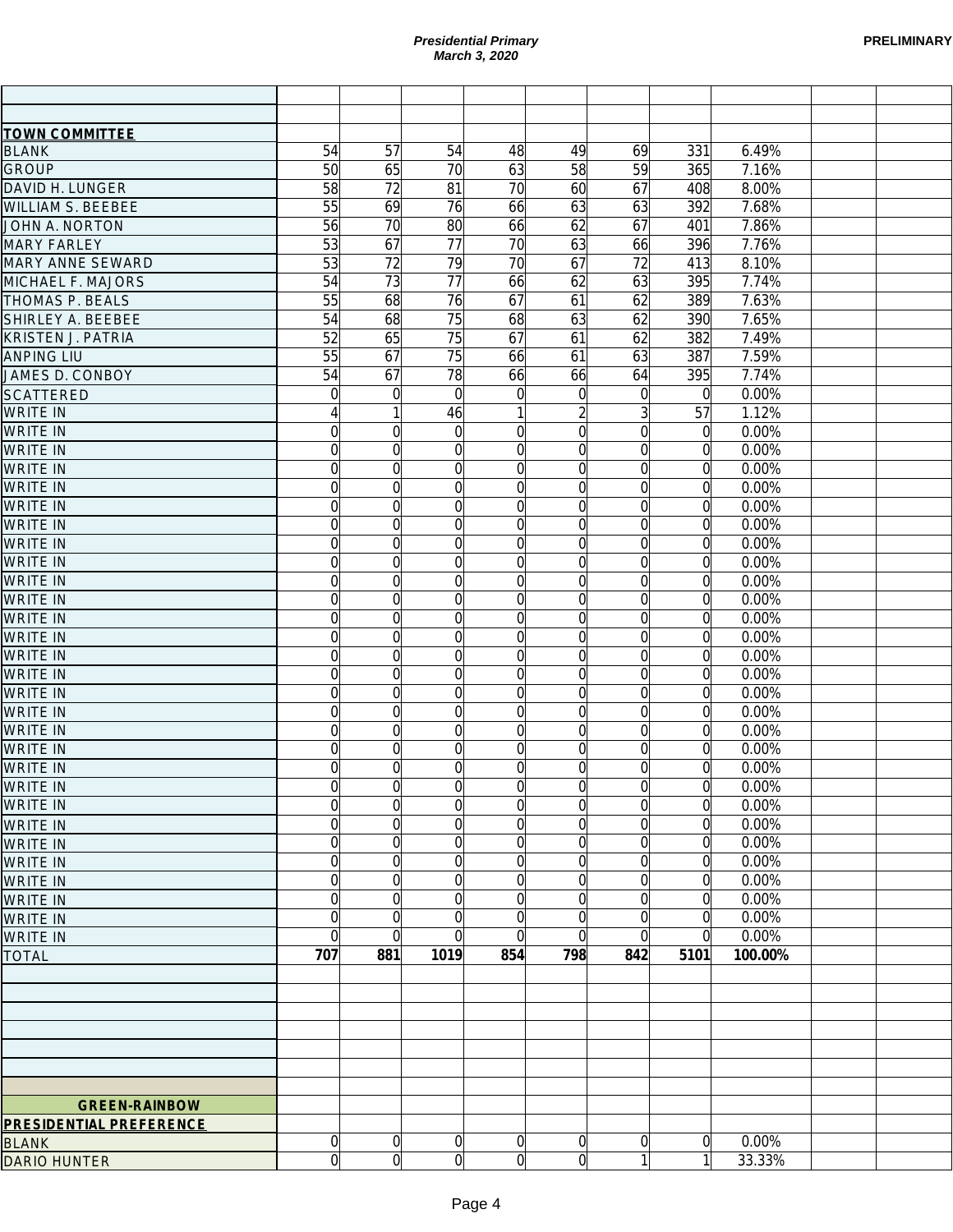|                                               |                  |                 | <b>Presidential Primary</b><br>March 3, 2020 |                 |                |                |                 |         | <b>PRELIMINAR</b> |
|-----------------------------------------------|------------------|-----------------|----------------------------------------------|-----------------|----------------|----------------|-----------------|---------|-------------------|
| MOYOWASIFZA CURRY                             | 0                | $\overline{0}$  | $\overline{0}$                               | 0               | 0              | $\overline{0}$ | $\overline{0}$  | 0.00%   |                   |
| <b>KENT MESPLAY</b>                           | $\overline{0}$   | $\overline{0}$  | $\overline{0}$                               | $\overline{0}$  | $\overline{0}$ | $\Omega$       | $\overline{0}$  | 0.00%   |                   |
| <b>HOWARD HAWKINS</b>                         | $\overline{0}$   | $\mathbf{1}$    | $\overline{0}$                               | 0               | $\overline{0}$ | $\Omega$       |                 | 33.33%  |                   |
| NO PREFERENCE                                 | $\overline{0}$   | $\mathbf 0$     | $\overline{0}$                               | 0               | $\overline{0}$ | $\Omega$       | $\Omega$        | 0.00%   |                   |
| <b>SCATTERED</b>                              | $\overline{0}$   | $\overline{0}$  | 1                                            | 0               | $\overline{0}$ | $\Omega$       | 1               | 33.33%  |                   |
| <b>WRITE IN</b>                               | $\overline{0}$   | $\overline{0}$  | $\overline{0}$                               | 0               | $\overline{0}$ | $\Omega$       | $\overline{0}$  | 0.00%   |                   |
| <b>WRITE IN</b>                               | $\overline{0}$   | $\overline{0}$  | $\overline{0}$                               | $\overline{0}$  | $\overline{0}$ | $\Omega$       | $\overline{0}$  | 0.00%   |                   |
| <b>WRITE IN</b>                               | $\overline{0}$   | $\overline{0}$  | $\overline{0}$                               | $\overline{0}$  | $\overline{0}$ | $\Omega$       | $\overline{0}$  | 0.00%   |                   |
| <b>WRITE IN</b>                               | $\overline{0}$   | $\overline{0}$  | $\overline{0}$                               | $\overline{0}$  | $\overline{0}$ | $\Omega$       | $\overline{0}$  | 0.00%   |                   |
| <b>WRITE IN</b>                               | $\overline{0}$   | $\overline{0}$  | $\overline{0}$                               | $\overline{0}$  | $\overline{0}$ | $\Omega$       | $\overline{0}$  | 0.00%   |                   |
| <b>TOTAL</b>                                  | $\mathbf{0}$     | 1               | 1                                            | $\mathbf{0}$    | $\mathbf{0}$   |                | 3 <sup>l</sup>  | 100.00% |                   |
| <b>STATE COMMITTEE MAN</b>                    |                  |                 |                                              |                 |                |                |                 |         |                   |
| <b>BLANKS</b>                                 | $\overline{0}$   | $\overline{0}$  | $\mathbf 0$                                  | $\vert 0 \vert$ | $\overline{0}$ | $\Omega$       | $\overline{0}$  | 0.00%   |                   |
| DANIEL L. FACTOR                              | $\overline{0}$   | $\overline{1}$  | $\mathbf{1}$                                 | $\overline{0}$  | $\overline{0}$ |                | $\overline{3}$  | 100.00% |                   |
| <b>SCATTERED</b>                              | $\overline{0}$   | $\overline{0}$  | $\overline{0}$                               | $\overline{0}$  | $\overline{0}$ | $\Omega$       | $\overline{0}$  | 0.00%   |                   |
| <b>WRITE IN</b>                               | $\overline{0}$   | $\overline{0}$  | $\overline{0}$                               | $\overline{0}$  | $\overline{0}$ | $\Omega$       | $\overline{0}$  | 0.00%   |                   |
| <b>WRITE IN</b>                               | $\overline{0}$   | $\overline{0}$  | $\overline{0}$                               | $\overline{0}$  | $\overline{0}$ | $\Omega$       | $\overline{0}$  | 0.00%   |                   |
| <b>WRITE IN</b>                               | $\overline{0}$   | $\overline{0}$  | $\overline{0}$                               | $\overline{0}$  | $\overline{0}$ | $\Omega$       | $\overline{0}$  | 0.00%   |                   |
| <b>WRITE IN</b>                               | $\overline{0}$   | $\overline{0}$  | $\overline{0}$                               | $\overline{0}$  | $\overline{0}$ | $\Omega$       | $\overline{0}$  | 0.00%   |                   |
| <b>WRITE IN</b>                               | $\overline{0}$   | $\overline{0}$  | $\overline{0}$                               | $\overline{0}$  | $\overline{0}$ | $\Omega$       | $\overline{0}$  | 0.00%   |                   |
| <b>TOTAL</b>                                  | $\mathbf{0}$     |                 | 1                                            | $\mathbf{0}$    | $\mathbf{0}$   |                | $\overline{3}$  | 100.00% |                   |
|                                               |                  |                 |                                              |                 |                |                |                 |         |                   |
| <b>STATE COMMITTEE WOMAN</b><br><b>BLANKS</b> | $\overline{0}$   | 1               | 1                                            | $\overline{0}$  | $\overline{0}$ |                | $\overline{3}$  | 100.00% |                   |
| <b>SCATTERED</b>                              | $\Omega$         | $\Omega$        | $\Omega$                                     | $\Omega$        | $\Omega$       | $\Omega$       | $\overline{0}$  | 0.00%   |                   |
| <b>WRITE IN</b>                               | $\overline{0}$   | $\overline{0}$  | $\overline{0}$                               | $\overline{0}$  | $\overline{0}$ | $\overline{0}$ | $\overline{0}$  | 0.00%   |                   |
| <b>WRITE IN</b>                               | $\overline{0}$   | $\overline{0}$  | $\overline{0}$                               | $\overline{0}$  | $\overline{0}$ | $\Omega$       | 0               | 0.00%   |                   |
| <b>WRITE IN</b>                               | $\overline{0}$   | $\overline{0}$  | $\overline{0}$                               | 0               | $\overline{0}$ | $\Omega$       | $\overline{0}$  | 0.00%   |                   |
| <b>WRITE IN</b>                               | $\overline{0}$   | $\overline{0}$  | $\overline{0}$                               | 0               | $\overline{0}$ | $\Omega$       | $\overline{0}$  | 0.00%   |                   |
| <b>WRITE IN</b>                               | $\overline{0}$   | $\overline{0}$  | $\overline{0}$                               | 0               | $\overline{0}$ | $\Omega$       | $\Omega$        | 0.00%   |                   |
| <b>TOTAL</b>                                  | $\mathbf{0}$     |                 | 1                                            | 0               | $\mathbf{0}$   |                | $\overline{3}$  | 100.00% |                   |
|                                               |                  |                 |                                              |                 |                |                |                 |         |                   |
|                                               |                  |                 |                                              |                 |                |                |                 |         |                   |
| <b>TOWN COMMITTEE</b>                         |                  |                 |                                              |                 |                |                |                 |         |                   |
| <b>BLANK</b>                                  | $\overline{0}$   | 10              | 7                                            | 0               | $\overline{0}$ | 10             | 27              | 90.00%  |                   |
| <b>SCATTERED</b>                              | $\overline{0}$   | $\overline{0}$  | 3                                            | 0               | $\overline{0}$ | $\Omega$       | $\overline{3}$  | 10.00%  |                   |
| <b>WRITE IN</b>                               | $\overline{0}$   | $\overline{0}$  | $\overline{0}$                               | 0               | $\overline{0}$ | $\Omega$       | $\Omega$        | 0.00%   |                   |
| <b>WRITE IN</b>                               | $\overline{0}$   | $\overline{0}$  | $\overline{0}$                               | 0               | $\overline{0}$ | $\Omega$       | $\Omega$        | 0.00%   |                   |
| <b>WRITE IN</b>                               | $\overline{0}$   | $\overline{0}$  | $\overline{0}$                               | 0               | $\overline{0}$ | $\Omega$       | $\Omega$        | 0.00%   |                   |
| <b>WRITE IN</b>                               | $\overline{0}$   | $\overline{0}$  | $\overline{0}$                               | 0               | $\overline{0}$ | $\Omega$       | $\Omega$        | 0.00%   |                   |
| <b>WRITE IN</b>                               | $\overline{0}$   | $\overline{0}$  | $\overline{0}$                               | 0               | $\overline{0}$ | $\Omega$       | $\Omega$        | 0.00%   |                   |
| <b>TOTAL</b>                                  | $\boldsymbol{0}$ | 10 <sup>1</sup> | 10                                           | 0               | $\mathbf{0}$   | 10             | 30 <sup>l</sup> | 100.00% |                   |
|                                               |                  |                 |                                              |                 |                |                |                 |         |                   |
|                                               |                  |                 | Page 5                                       |                 |                |                |                 |         |                   |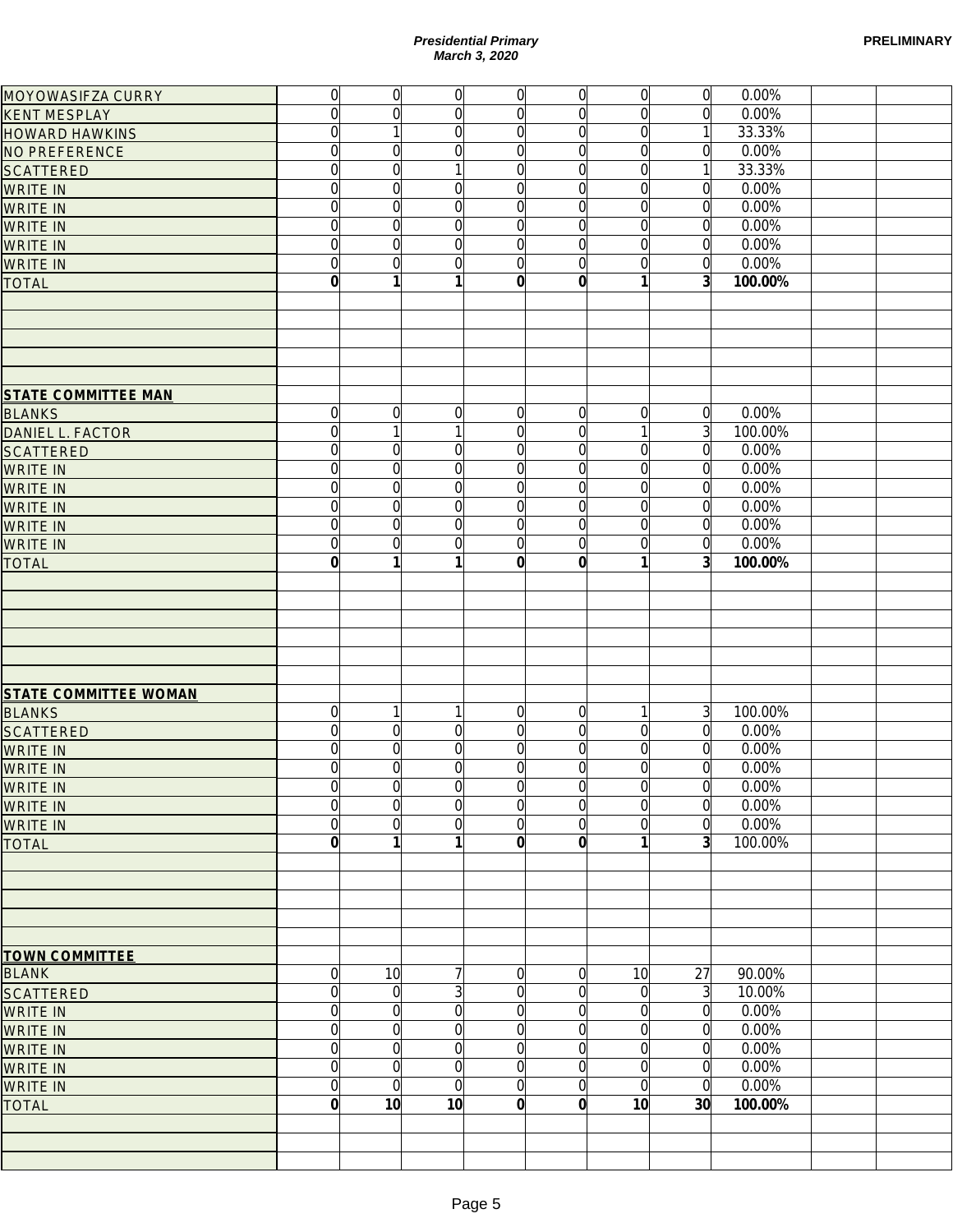|                                                      |                     |                | March 3, 2020       | <b>Presidential Primary</b> |                |                |                      |                  | <b>PRELIMINARY</b> |
|------------------------------------------------------|---------------------|----------------|---------------------|-----------------------------|----------------|----------------|----------------------|------------------|--------------------|
|                                                      |                     |                |                     |                             |                |                |                      |                  |                    |
|                                                      |                     |                |                     |                             |                |                |                      |                  |                    |
| <b>LIBERTARIAN</b><br><b>PRESIDENTIAL PREFERENCE</b> |                     |                |                     |                             |                |                |                      |                  |                    |
| <b>BLANK</b>                                         | $\overline{0}$      | $\Omega$       | $\Omega$            | $\Omega$                    | $\Omega$       | $\Omega$       | $\Omega$             | 0.00%            |                    |
| <b>ARVIN VOHRA</b>                                   | $\overline{0}$      | $\Omega$       |                     | 1                           | $\Omega$       | $\Omega$       | $\overline{2}$       | 11.11%           |                    |
| <b>VERMAN LOVE SUPREME</b>                           | $\mathbf{1}$        | $\Omega$       |                     | $\Omega$                    | 2              | $\mathbf{1}$   | 5                    | 27.78%           |                    |
| JACOB GEORGE HORNBERGER                              | $\overline{0}$      | $\Omega$       | $\Omega$            | 1                           | $\Omega$       | $\overline{0}$ | 1                    | 5.56%            |                    |
| SAMUEL JOSEPH ROBB                                   | $\overline{2}$      | $\Omega$       | $\overline{0}$      | $\overline{0}$              | $\Omega$       | $\overline{0}$ | $\overline{2}$       | 11.11%           |                    |
| DAN TAXATION IS THEFT BEHRMAN                        | $\overline{0}$      | $\overline{0}$ |                     | $\overline{0}$              | $\Omega$       | $\overline{0}$ | $\mathbf{1}$         | 5.56%            |                    |
| KIMBERLY MARGARET RUFF                               | $\overline{0}$      | $\overline{0}$ | $\overline{0}$      | $\overline{0}$              | $\Omega$       | $\overline{0}$ | $\Omega$             | 0.00%            |                    |
| <b>KENNETH REED ARMSTRONG</b>                        | $\overline{0}$      | $\overline{0}$ | $\overline{0}$      | $\overline{0}$              | $\Omega$       | $\overline{0}$ | $\mathbf 0$          | 0.00%            |                    |
| <b>ADAM KOKESH</b>                                   | $\overline{0}$      | $\overline{0}$ | $\Omega$            |                             | $\Omega$       | $\overline{0}$ |                      | 5.56%            |                    |
| JO JORGENSEN                                         | $\overline{0}$      | $\Omega$       | $\Omega$            |                             | $\Omega$       | $\overline{0}$ |                      | 5.56%            |                    |
| <b>MAX ABRAMSON</b>                                  | $\overline{0}$      | $\Omega$       | $\overline{0}$      | $\overline{0}$              | $\Omega$       | $\overline{0}$ | $\Omega$             | 0.00%            |                    |
| NO PREFERENCE                                        | $\overline{0}$      |                | $\Omega$            | $\Omega$                    | 0              | $\overline{0}$ |                      | 5.56%            |                    |
| <b>SCATTERED</b>                                     | $\overline{0}$      | 0              | $\overline{2}$      | $\overline{0}$              |                | $\overline{0}$ | 3                    | 16.67%           |                    |
| <b>WRITE IN</b>                                      | $\mathbf{1}$        | $\overline{0}$ | $\overline{0}$      | $\overline{0}$              | $\Omega$       | $\overline{0}$ | 1                    | 5.56%            |                    |
| <b>WRITE IN</b>                                      | $\overline{0}$      | $\overline{0}$ | $\overline{0}$      | $\Omega$                    | $\Omega$       | $\overline{0}$ | $\Omega$             | 0.00%            |                    |
| <b>WRITE IN</b>                                      | $\overline{0}$      | $\overline{0}$ | $\overline{0}$      | $\Omega$                    | $\Omega$       | $\overline{0}$ | $\Omega$             | 0.00%            |                    |
| <b>WRITE IN</b>                                      | $\overline{0}$      | $\overline{0}$ | $\overline{0}$      | $\overline{0}$              | $\Omega$       | $\overline{0}$ | $\overline{0}$       | 0.00%            |                    |
| <b>WRITE IN</b>                                      | $\overline{0}$<br>4 | $\overline{0}$ | $\overline{0}$<br>5 | $\Omega$<br>$\vert$         | 0<br>3         | $\overline{0}$ | $\overline{0}$<br>18 | 0.00%<br>100.00% |                    |
| <b>TOTAL</b>                                         |                     |                |                     |                             |                |                |                      |                  |                    |
|                                                      |                     |                |                     |                             |                |                |                      |                  |                    |
|                                                      |                     |                |                     |                             |                |                |                      |                  |                    |
|                                                      |                     |                |                     |                             |                |                |                      |                  |                    |
|                                                      |                     |                |                     |                             |                |                |                      |                  |                    |
| <b>STATE COMMITTEE MAN</b>                           |                     |                |                     |                             |                |                |                      |                  |                    |
| <b>BLANKS</b>                                        | $\overline{2}$      | $\overline{0}$ | $\overline{2}$      | $\overline{0}$              |                | $\overline{0}$ | 5                    | 27.78%           |                    |
| <b>DON GRAHAM</b>                                    | $\overline{2}$      | $\overline{0}$ | 3                   | $\left 4\right $            |                | $\mathbf{1}$   | 12                   | 66.67%           |                    |
| <b>SCATTERED</b>                                     | $\overline{0}$      | $\overline{0}$ | $\overline{0}$      | $\overline{0}$              | $\Omega$       | $\overline{0}$ | $\Omega$             | 0.00%            |                    |
| <b>WRITE IN</b>                                      | $\overline{0}$      |                | $\Omega$            | $\Omega$                    | 0              | $\overline{0}$ | 1                    | 5.56%            |                    |
| <b>WRITE IN</b>                                      | $\overline{0}$      | $\Omega$       | $\Omega$            | $\Omega$                    | 0              | $\Omega$       | $\Omega$             | 0.00%            |                    |
| <b>WRITE IN</b>                                      | $\Omega$            | $\Omega$       | $\Omega$            | Ωl                          | $\Omega$       | $\Omega$       | $\Omega$             | 0.00%            |                    |
| <b>WRITE IN</b>                                      | $\overline{0}$      | $\overline{0}$ | $\overline{0}$      | $\overline{0}$              | $\overline{0}$ | $\overline{0}$ | $\overline{0}$       | 0.00%            |                    |
| WRITE IN                                             | $\overline{0}$      | $\Omega$       | $\Omega$            | $\Omega$                    | 0              | $\Omega$       | $\Omega$             | 0.00%            |                    |
| <b>TOTAL</b>                                         | 4                   |                | 5                   | $\vert$                     | 3              | 1              | 18                   | 100.00%          |                    |
|                                                      |                     |                |                     |                             |                |                |                      |                  |                    |
|                                                      |                     |                |                     |                             |                |                |                      |                  |                    |
|                                                      |                     |                |                     |                             |                |                |                      |                  |                    |
|                                                      |                     |                |                     |                             |                |                |                      |                  |                    |
|                                                      |                     |                |                     |                             |                |                |                      |                  |                    |
| <b>STATE COMMITTEE WOMAN</b>                         | $\left 4\right $    |                | 5                   | $\vert$                     | 3              | $\overline{0}$ | 17                   | 94.44%           |                    |
| <b>BLANKS</b><br><b>SCATTERED</b>                    | $\overline{0}$      | $\mathbf 0$    | $\Omega$            | $\overline{0}$              | 0              | $\Omega$       | $\Omega$             | 0.00%            |                    |
| <b>WRITE IN</b>                                      | $\overline{0}$      | $\Omega$       | $\Omega$            | $\overline{0}$              | 0              | 1              |                      | 5.56%            |                    |
| <b>WRITE IN</b>                                      | $\overline{0}$      | $\Omega$       | $\Omega$            | $\Omega$                    | 0              | $\overline{0}$ | $\Omega$             | 0.00%            |                    |
| <b>WRITE IN</b>                                      | $\overline{0}$      | $\Omega$       | $\Omega$            | $\Omega$                    | 0              | $\Omega$       | $\Omega$             | 0.00%            |                    |
| <b>WRITE IN</b>                                      | $\overline{0}$      | $\Omega$       | $\Omega$            | $\Omega$                    | 0              | $\overline{0}$ | $\overline{0}$       | 0.00%            |                    |
| <b>WRITE IN</b>                                      | $\overline{0}$      | $\Omega$       | $\Omega$            | $\Omega$                    | 0              | $\overline{0}$ | $\Omega$             | 0.00%            |                    |
| <b>TOTAL</b>                                         | 4                   |                | 5                   | $\vert$                     | 3              | 1              | 18                   | 100.00%          |                    |
|                                                      |                     |                |                     |                             |                |                |                      |                  |                    |
|                                                      |                     |                |                     |                             |                |                |                      |                  |                    |
|                                                      |                     |                |                     |                             |                |                |                      |                  |                    |
|                                                      |                     |                |                     |                             |                |                |                      |                  |                    |
|                                                      |                     |                |                     |                             |                |                |                      |                  |                    |
| <b>TOWN COMMITTEE</b>                                |                     |                |                     |                             |                |                |                      |                  |                    |
|                                                      |                     |                |                     |                             |                |                |                      |                  |                    |
|                                                      |                     |                | Page 6              |                             |                |                |                      |                  |                    |